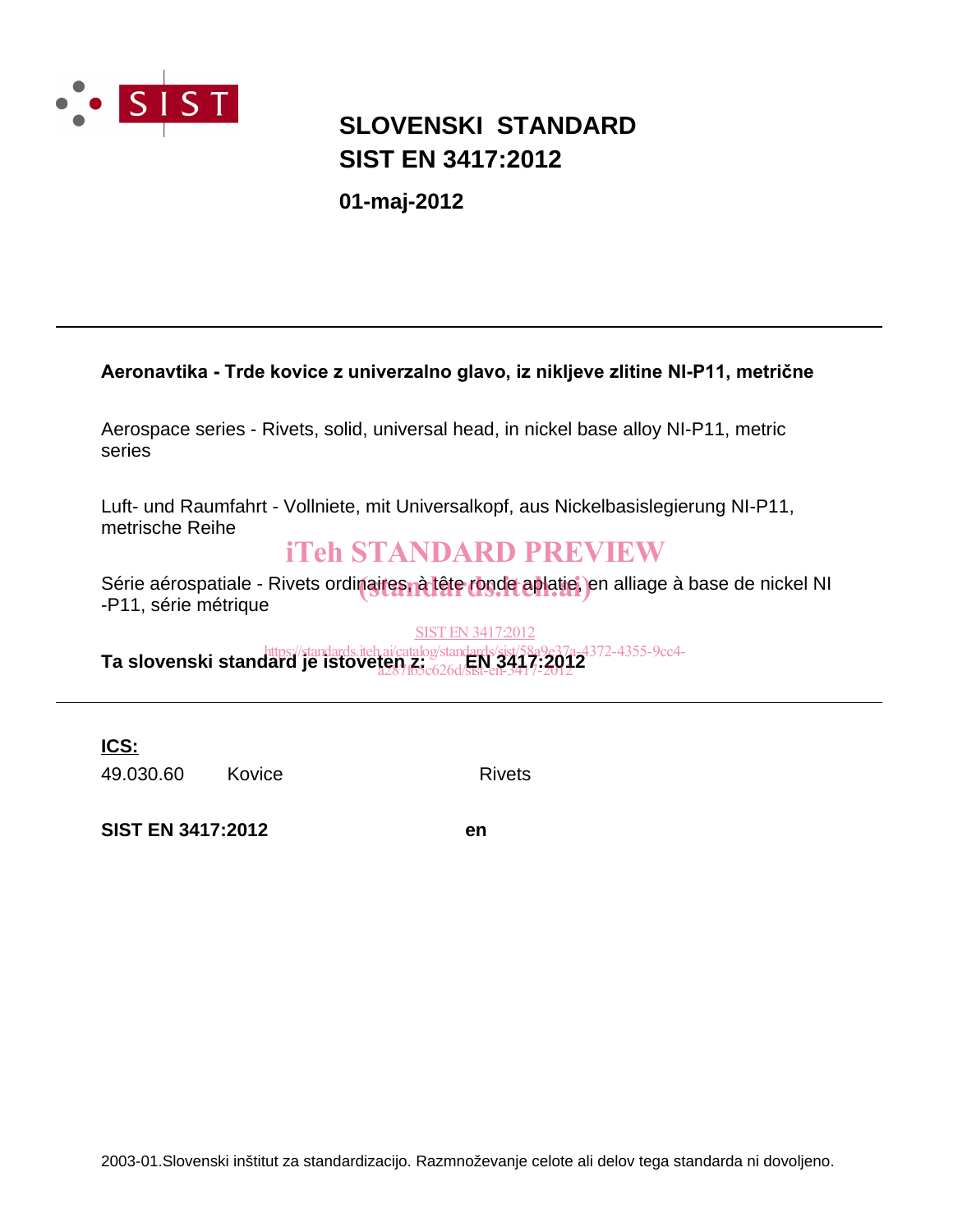

# iTeh STANDARD PREVIEW (standards.iteh.ai)

SIST EN 3417:2012 https://standards.iteh.ai/catalog/standards/sist/58a9e37a-4372-4355-9cc4 a287f65c626d/sist-en-3417-2012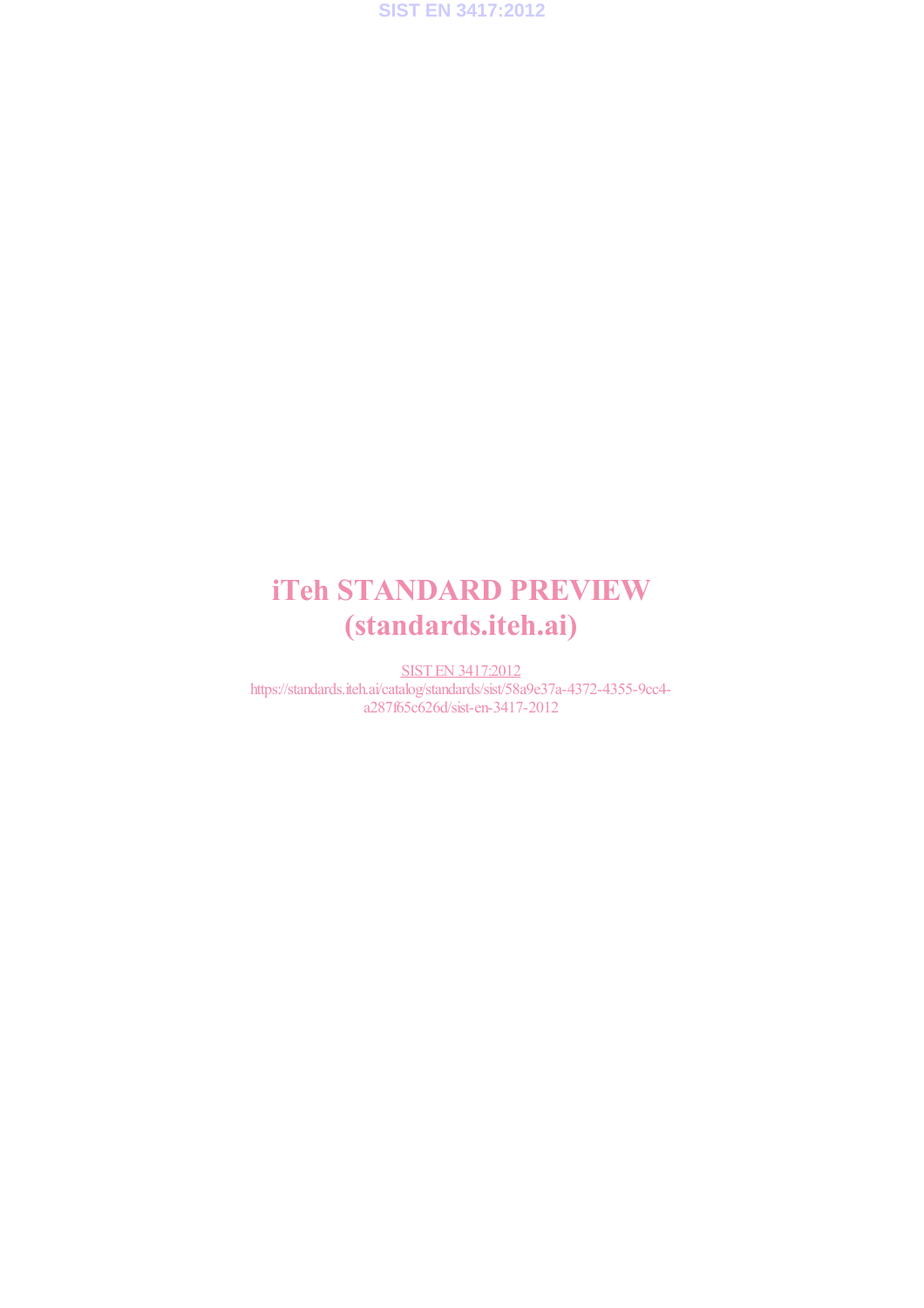#### **SIST EN 3417:2012**

# EUROPEAN STANDARD NORME EUROPÉENNE EUROPÄISCHE NORM

## **EN 3417**

March 2012

ICS 49.030.60

English Version

### Aerospace series - Rivets, solid, universal head, in nickel base alloy NI-P11, metric series

Série aérospatiale - Rivets ordinaires, à tête ronde aplatie, en alliage à base de nickel NI-P11, série métrique

 Luft- und Raumfahrt - Vollniete, mit Universalkopf, aus Nickelbasislegierung NI-P11, metrische Reihe

This European Standard was approved by CEN on 24 September 2011.

CEN members are bound to comply with the CEN/CENELEC Internal Regulations which stipulate the conditions for giving this European Standard the status of a national standard without any alteration. Up-to-date lists and bibliographical references concerning such national standards may be obtained on application to the CEN-CENELEC Management Centre or to any CEN member.

This European Standard exists in three official versions (English, French, German). A version in any other language made by translation under the responsibility of a CEN member into its own language and notified to the CEN-CENELEC Management Centre has the same status as the official versions: **Teh STANDARD PREVIEW** status as the official versions.

CEN members are the national standards bodies of Austria, Belgium, Bulgaria, Croatia, Cyprus, Czech Republic, Denmark, Estonia,<br>Finland, France, Germany, Greece, Hungary, Iceland, Ireland, Italy, Latvia, Lithuania, Luxembo Finland, France, Germany, Greece, Hungary, Iceland, Ireland, Italy, Latvia, Lithuania, Luxembourg, Malta, Netherlands, Norway, Poland, Portugal, Romania, Slovakia, Slovenia, Spain, Sweden, Switzerland, Turkey and United Kingdom.

> SIST EN 3417:2012 https://standards.iteh.ai/catalog/standards/sist/58a9e37a-4372-4355-9cc4 a287f65c626d/sist-en-3417-2012



EUROPEAN COMMITTEE FOR STANDARDIZATION COMITÉ EUROPÉEN DE NORMALISATION EUROPÄISCHES KOMITEE FÜR NORMUNG

**Management Centre: Avenue Marnix 17, B-1000 Brussels** 

© 2012 CEN All rights of exploitation in any form and by any means reserved worldwide for CEN national Members.

Ref. No. EN 3417:2012: E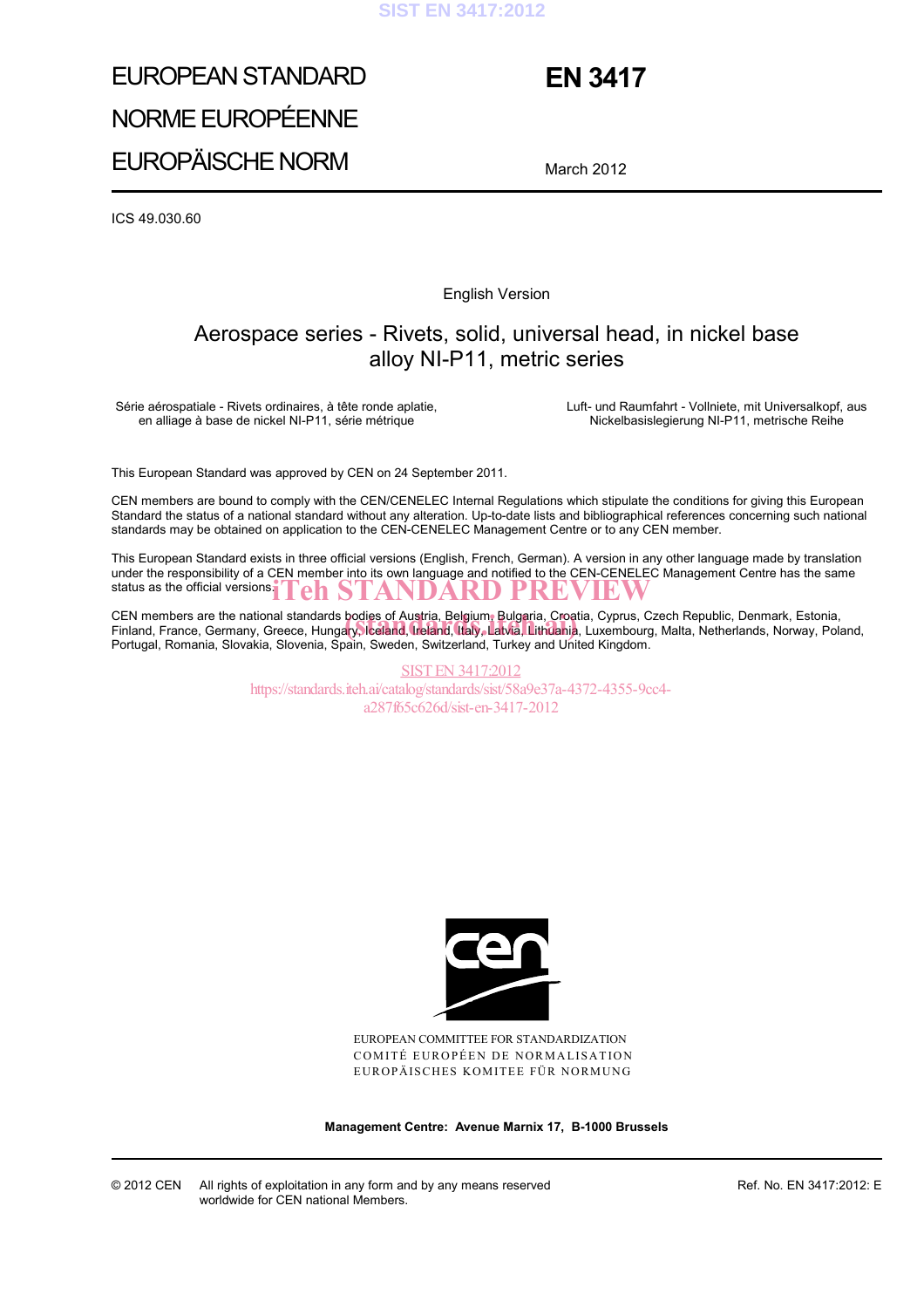#### **SIST EN 3417:2012**

### EN 3417:2012 (E)

## **Contents**

Page

| 1 <sup>1</sup> |  |
|----------------|--|
| $2^{\circ}$    |  |
| 3 <sup>7</sup> |  |
| 3.1            |  |
| 3.2            |  |
| $\overline{4}$ |  |
| 5 <sub>5</sub> |  |
| 5.1            |  |
| 5.2            |  |
| 5.3            |  |
| 6              |  |

# **iTeh STANDARD PREVIEW** (standards.iteh.ai)

**SIST EN 3417:2012** 

https://standards.iteh.ai/catalog/standards/sist/58a9e37a-4372-4355-9cc4a287f65c626d/sist-en-3417-2012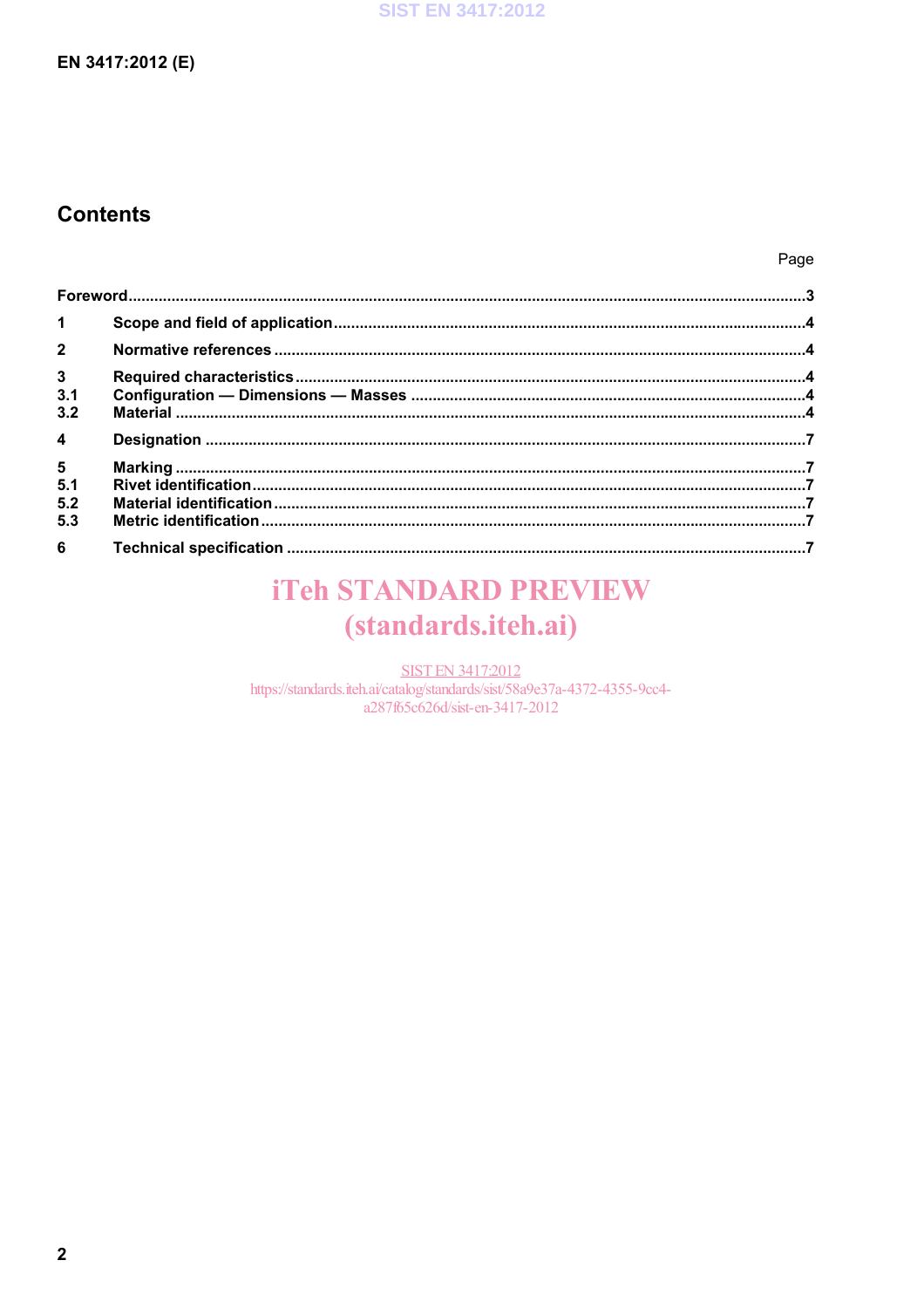### **Foreword**

This document (EN 3417:2012) has been prepared by the Aerospace and Defence Industries Association of Europe - Standardization (ASD-STAN).

After enquiries and votes carried out in accordance with the rules of this Association, this Standard has received the approval of the National Associations and the Official Services of the member countries of ASD, prior to its presentation to CEN.

This European Standard shall be given the status of a national standard, either by publication of an identical text or by endorsement, at the latest by September 2012, and conflicting national standards shall be withdrawn at the latest by September 2012.

Attention is drawn to the possibility that some of the elements of this document may be the subject of patent rights. CEN [and/or CENELEC] shall not be held responsible for identifying any or all such patent rights.

According to the CEN/CENELEC Internal Regulations, the national standards organizations of the following countries are bound to implement this European Standard: Austria, Belgium, Bulgaria, Croatia, Cyprus, Czech Republic, Denmark, Estonia, Finland, France, Germany, Greece, Hungary, Iceland, Ireland, Italy, Latvia, Lithuania, Luxembourg, Malta, Netherlands, Norway, Poland, Portugal, Romania, Slovakia, Slovenia, Spain, Sweden, Switzerland, Turkey and the United Kingdom.  $\bf PREVIEW$ 

## (standards.iteh.ai)

SIST EN 3417:2012 https://standards.iteh.ai/catalog/standards/sist/58a9e37a-4372-4355-9cc4 a287f65c626d/sist-en-3417-2012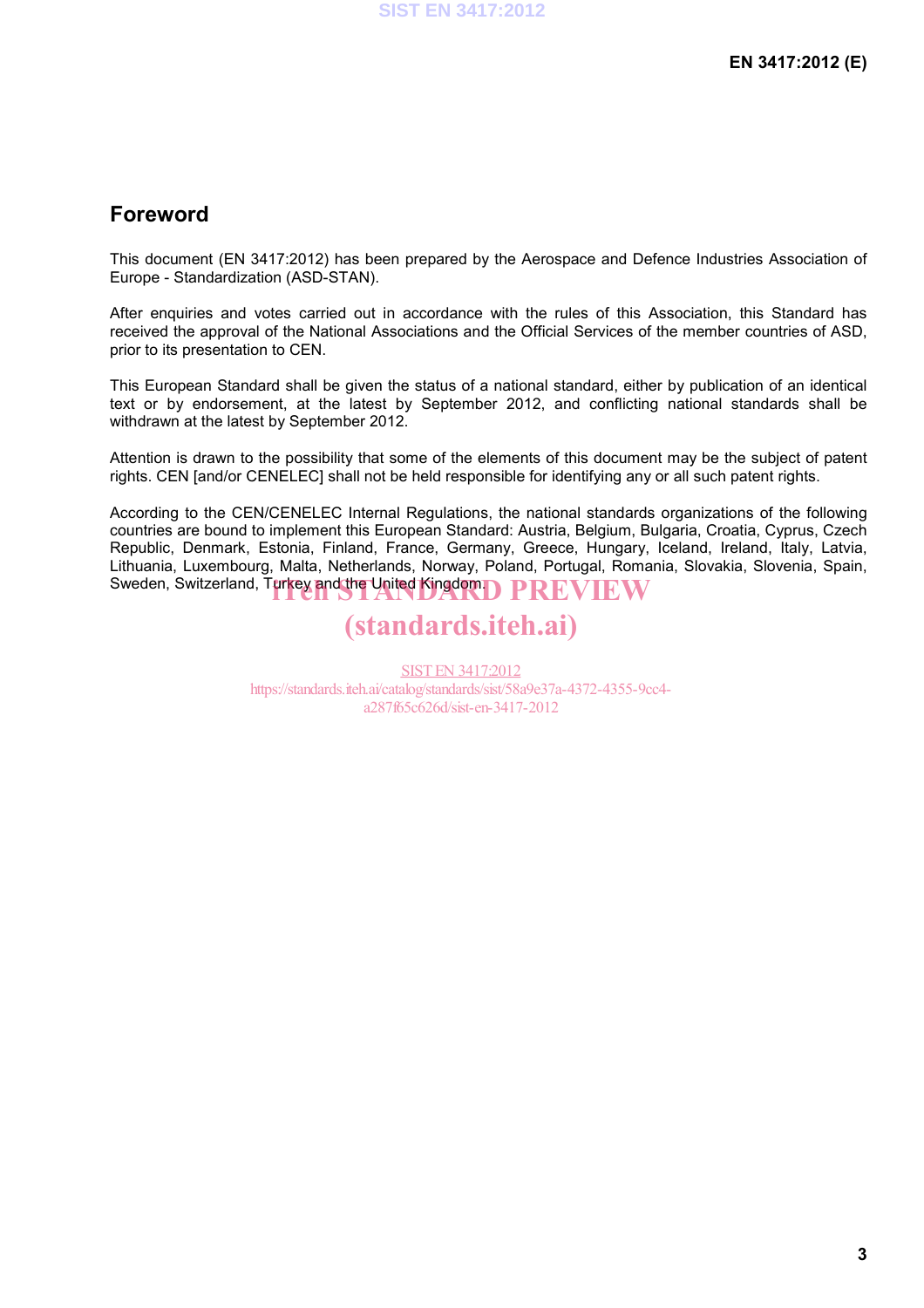#### **1 Scope and field of application**

This European Standard defines the characteristics of solid rivets, with universal head, metric series, in nickel base alloy, for maximum operating temperature 650 °C.

#### **2 Normative references**

The following documents, in whole or in part, are normatively referenced in this document and are indispensable for its application. For dated references, only the edition cited applies. For undated references, the latest edition of the referenced document (including any amendments) applies.

EN 2305, *Nickel base alloy NI-P11 — 540 MPa* ≤ *Rm* ≤ *620 MPa — Bars and wires for rivets — Aerospace series* 1)

EN 2424, *Aerospace series — Marking of aerospace products*

EN 2941, *Aerospace series — Nickel alloy rivets — Technical specification*

ISO 8280, *Aerospace — Rivets, solid, universal head, metallic material, with or without surface treatment — Dimensions*

ISO 10299, *Aerospace — Rivets, solid — Material and metric series identification*

# iTeh STANDARD PREVIEW

#### **3 Required characteristics**

# (standards.iteh.ai)

#### **3.1 Configuration — Dimensions — Masses**

SIST EN 3417:2012

See figure 1 and tables 1 and  $\frac{2s}{1}$ s://standards.iteh.ai/catalog/standards/sist/58a9e37a-4372-4355-9cc4a287f65c626d/sist-en-3417-2012

#### **3.2 Material**

EN 2305

l

<sup>1)</sup> Published as ASD-STAN pre-standard at the date of publication of the present standard.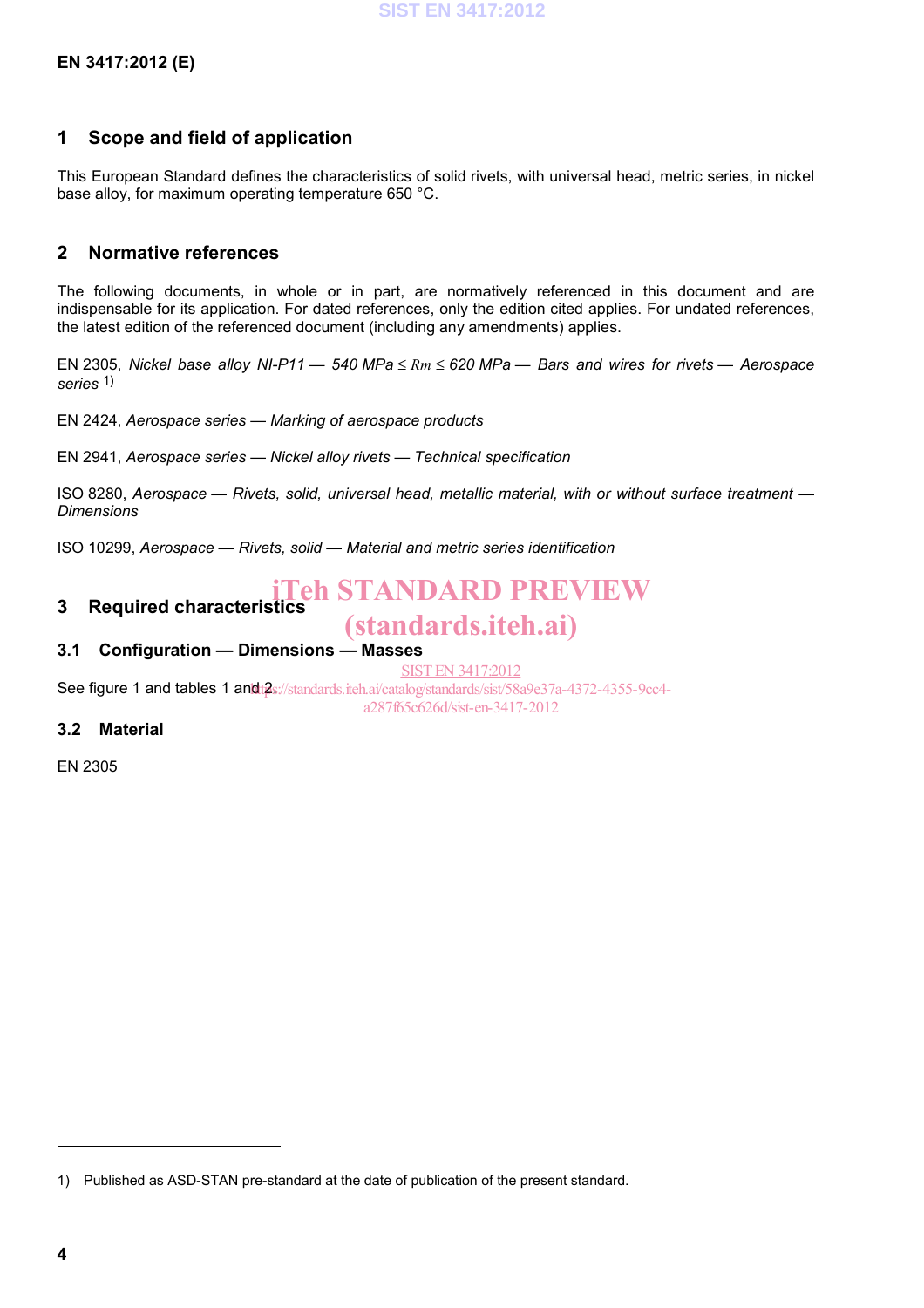#### **SIST EN 3417:2012**

#### **EN 3417:2012 (E)**





#### **Key**

- a the length range is limited (see Table 2)
- $\mathbf{b}$  chamfer or convex radius, at manufacturer's option  $\mathbf{REVIEW}$
- c counded edge permissible within limiting **E** dimensions **a** i
- d or  $(L-X)/2$  if  $(L-X) \le D$
- e drill start (code 1) optional hai/catalog/standards/sist/58a9e37a-4372-4355-9cc4-SIST EN 3417:2012 a287f65c626d/sist-en-3417-2012

#### **Figure 1**

| Table 1 <sup>a</sup> |  |
|----------------------|--|
|----------------------|--|

| Diameter                                              | D <sup>b</sup>                      | $\cal E$ |      | $\cal F$ |      | H                  | $\overline{J}$ | K      | $\overline{M}$ |      | $\overline{P}$ |      | X   |  |
|-------------------------------------------------------|-------------------------------------|----------|------|----------|------|--------------------|----------------|--------|----------------|------|----------------|------|-----|--|
| code                                                  | d11                                 | max.     | min. | max.     | min. | $+0,2$<br>$\Omega$ |                | ± 0,08 | max.           | min. | max.           | min. |     |  |
| 025                                                   | 2,5                                 | 5,25     | 4,75 | 2,5      | 1,8  | 1,1                | 3              | 0,15   | $\overline{2}$ | 1,7  | 0,8            | 0,5  | 1,4 |  |
| 030                                                   | 3                                   | 6,3      | 5,7  | 3        | 2,2  | 1,3                | 3,7            |        | 2,4            | 2,1  | 0,9            | 0,6  |     |  |
| 035                                                   | 3,5                                 | 7,35     | 6,65 | 3,5      | 2,6  | 1,6                | 4,3            |        | 2,8            | 2,45 | 1,05           | 0,7  |     |  |
| 040                                                   | 4                                   | 8,4      | 7,6  | 4        | 3    | 1,8                | 4,9            | 0.25   | 3,2            | 2,8  | 1,2            | 0,8  | 1,6 |  |
| 050                                                   | 5                                   | 10,5     | 9,5  | 5        | 3,7  | 2,2                | 6,1            |        | 4              | 3,5  | 1,5            | 1    | 2   |  |
| a                                                     | Values in conformity with ISO 8280. |          |      |          |      |                    |                |        |                |      |                |      |     |  |
| b<br>Over length $X$ , $D$ max. may increase by 0,03. |                                     |          |      |          |      |                    |                |        |                |      |                |      |     |  |

### Dimensions in millimetres